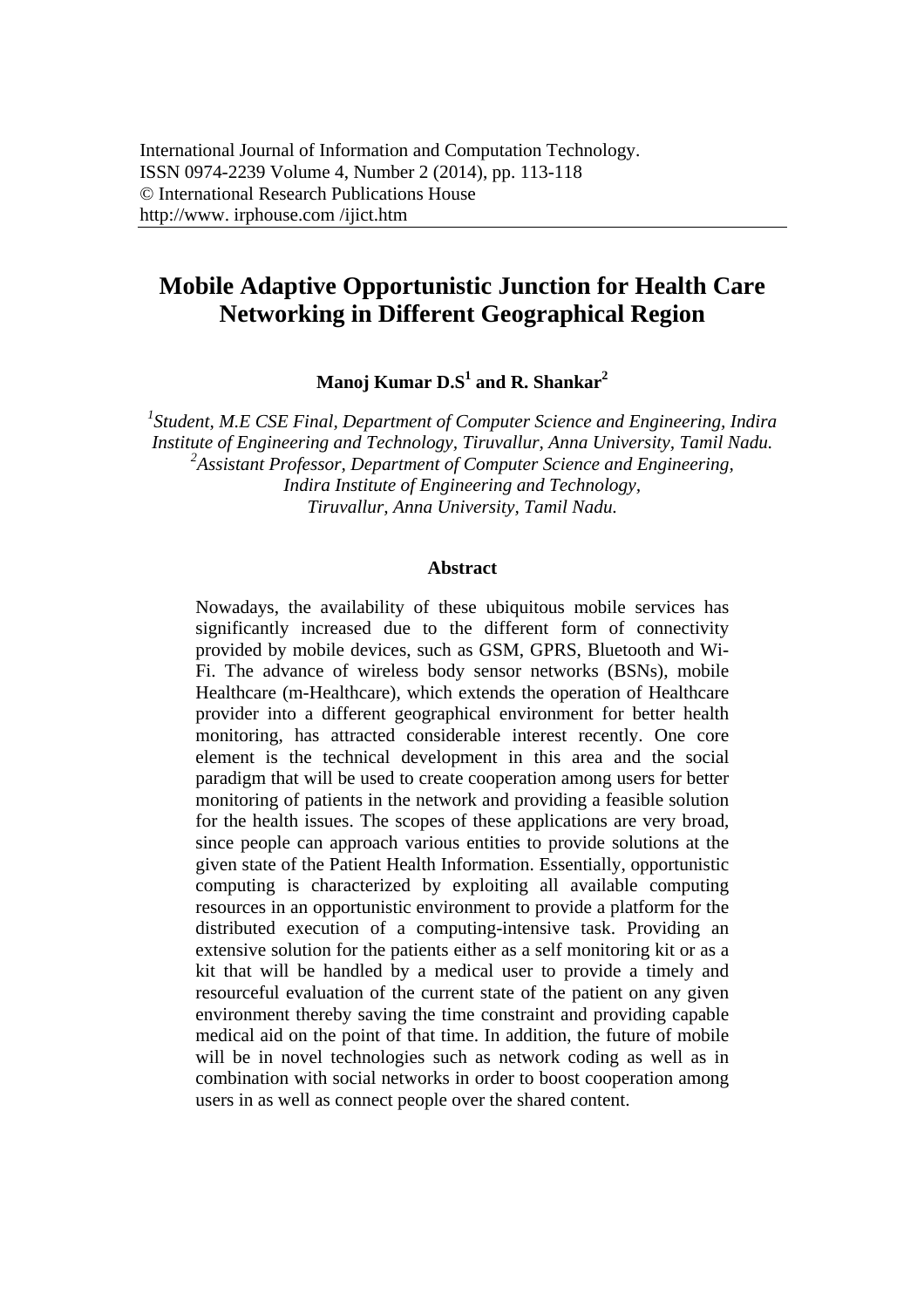**Keywords**: opportunistic computing, social paradigm, patient health information.

## **1. Introduction**

E-health system has been used as communication system that enables to deliver medical service over the Internet. With the advancement of wireless technologies, high performance and fault tolerant wireless devices can be employed to eliminate medical errors, to reduce workload, to improve the efficiency of hospital staff as well as to improve the comfort of patients.Wireless sensor networks (WSNs) are massively distributed networks that do not require any external infrastructure and are typically used to monitor a physical phenomenon. Sensor network applications can play a key role in many different areas, such as intrusion detection and surveillance, wildlife monitoring, precision agriculture and building monitoring. It is commonly accepted that, because of the lack of resources, classical strategies for computing and communication cannot be applied to the world of WSNs. This pushed the definition of new paradigms, such as opportunistic networking and computing.Adoption of the opportunistic computing paradigm to maximize the resources available to find the solution at multiple stages. The concept of making interaction between mobile nodes through wireless communication makes this opportunistic computing more efficient and lively by providing different solutions and results for a particular problem for which the medical user uses the specifically developed medical application which gets the input from an kit which consists of sensors that gets the input from the user or patient on whom the sensors are implanted.To enable resource sharing between multiple heterogeneous healthcare enterprises and medical staff securely, this paper uses communication techniques such as SOA approach, UPnP and OPC-UA. To the best of one's knowledge, this paper is one of the first attempts to tackle key research challenges posed by the opportunistic computing concept. Specifically, developing an android native application to get the input from the sensors through a Bluetooth and this enables the kit to be carried remotely to any location and provide some first aid for the issue that is addressed to the patient. Solutions can be obtained at any given level from the mobile application itself, furthermore the social paradigm that enables the medical staff to interact and share the condition of the patient and provide the solution for the particular problem. If the solution is not being obtained at these levels health care centre can be contacted to provide an ambulance or the doctor for the particular patient. This project enables any user who has this kit to provide first aid for the patient before a doctor or an ambulance approaches to the particular location. Furthermore, adding features like holding the record for the patient and monitoring them from time to time till the patient gets a treatment. The Bluetooth kit from which the value is received and user who attended the patient. This helps in knowing the issues of the patient when brought to the health care centre without making any time delay and provide the necessary medications and treatment to the patient.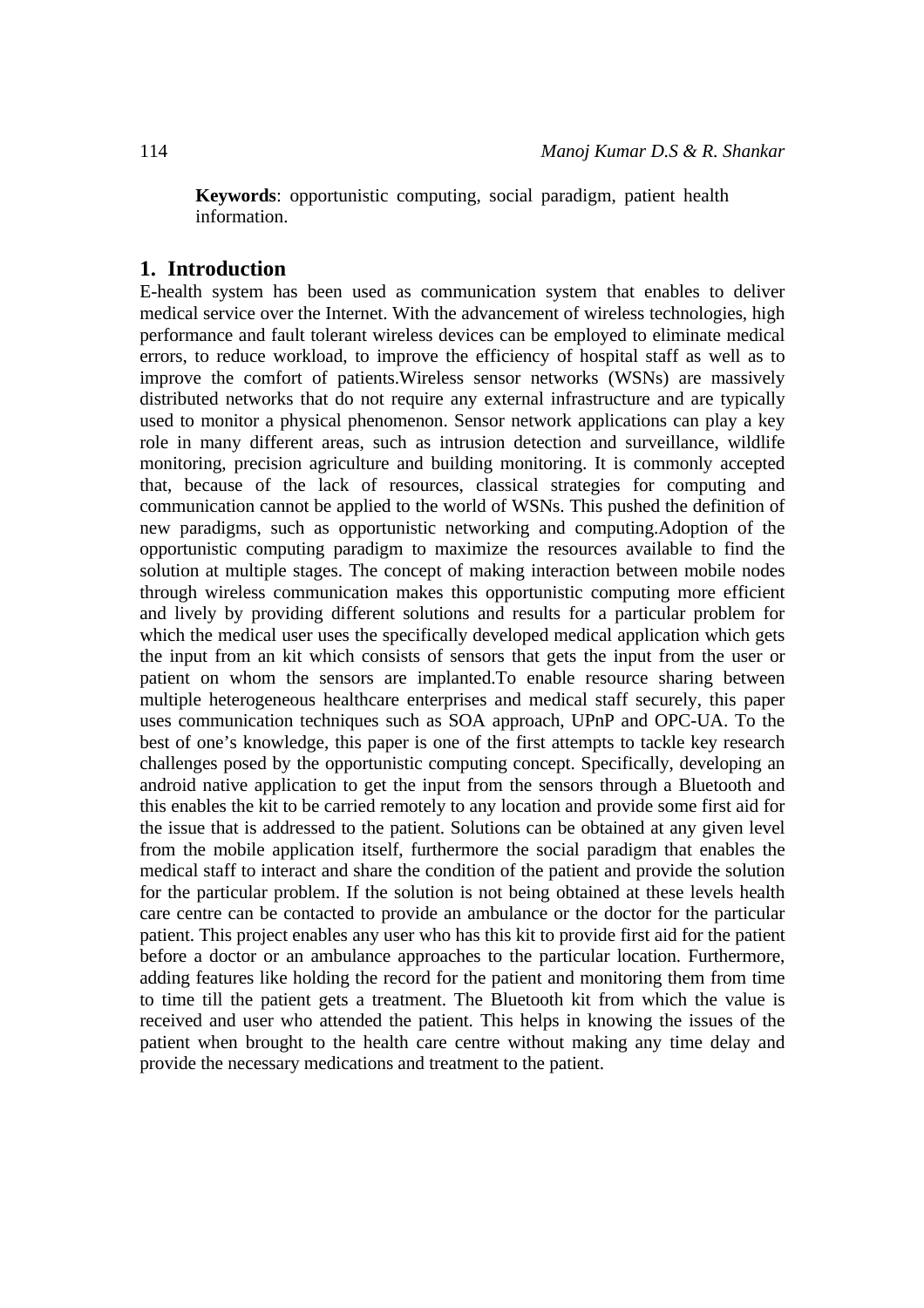## **2. Models and Design Goal**

In this section, we formalize the system model and identify our design goal as well.

## **2.1 System Model**

*2.1.1 Smart Mobile device and BSN.* Smart mobile devices (smartphones and tablets) and BSN are huge factor for health care emergency. They contribute in a major amount there by bringing mobility and agilely in this field of expertise. Each act individually and combinable as a resource for providing any kind of attention or treatment to a patient in any given scenario and geographical region.

*2.1.2 Health Care Center.* With an history of all available diseases to a patient in an health care center it is very much important to include in this proposed scheme since it adds similar symptom based results that can be useful for many other patients as well that can be sent to medical staff. It is also relevant to include health care center into the framework, with the inclusion of the health care center medical staff can update the location of the patient with their current status and so that an ambulance or an doctor can be dispatched to that location.

## **2.2 Design Goals**

Our design goal is to develop an application that can be implemented on smart mobile devices that should be carried out everywhere. Making an application that is acceptable over all devices, will make communication easier and there by contributing a factor to add social paradigm into the proposed scheme. Adding social paradigm will bring opportunistic computing into play. That makes a way for numerous numbers for solution to a single problem. Providing certain constraints to monitor battery meter on smart mobile devices and provide alternative solutions on the low level of battery meters. Android includes a number of mechanisms to reduce the scope of potential issues by limiting the capability of Web View to the minimum functionality required by our application.so developing a native application will provide an numerous solution and way to handle data's efficiently.

## **3. Proposed Framework**

In this section, we propose our SPOC framework, which consists of three parts: system initialization, access to health care center and medical staff and role of opportunistic computing in m-Healthcare emergency.

## **3.1 System Initialization**

A native Application built for Android using java is used Validate the effectiveness of the proposed SPOC framework in m-healthcare emergency. This application interacts between the sensor kit implanted in patient body and health care center as well as other medical users. Social paradigm is introduced to provide multiple solutions for a particular issue of a patient. Multiple entities can contact each other for multiple solutions before contacting the server. Battery meters are monitored and handed over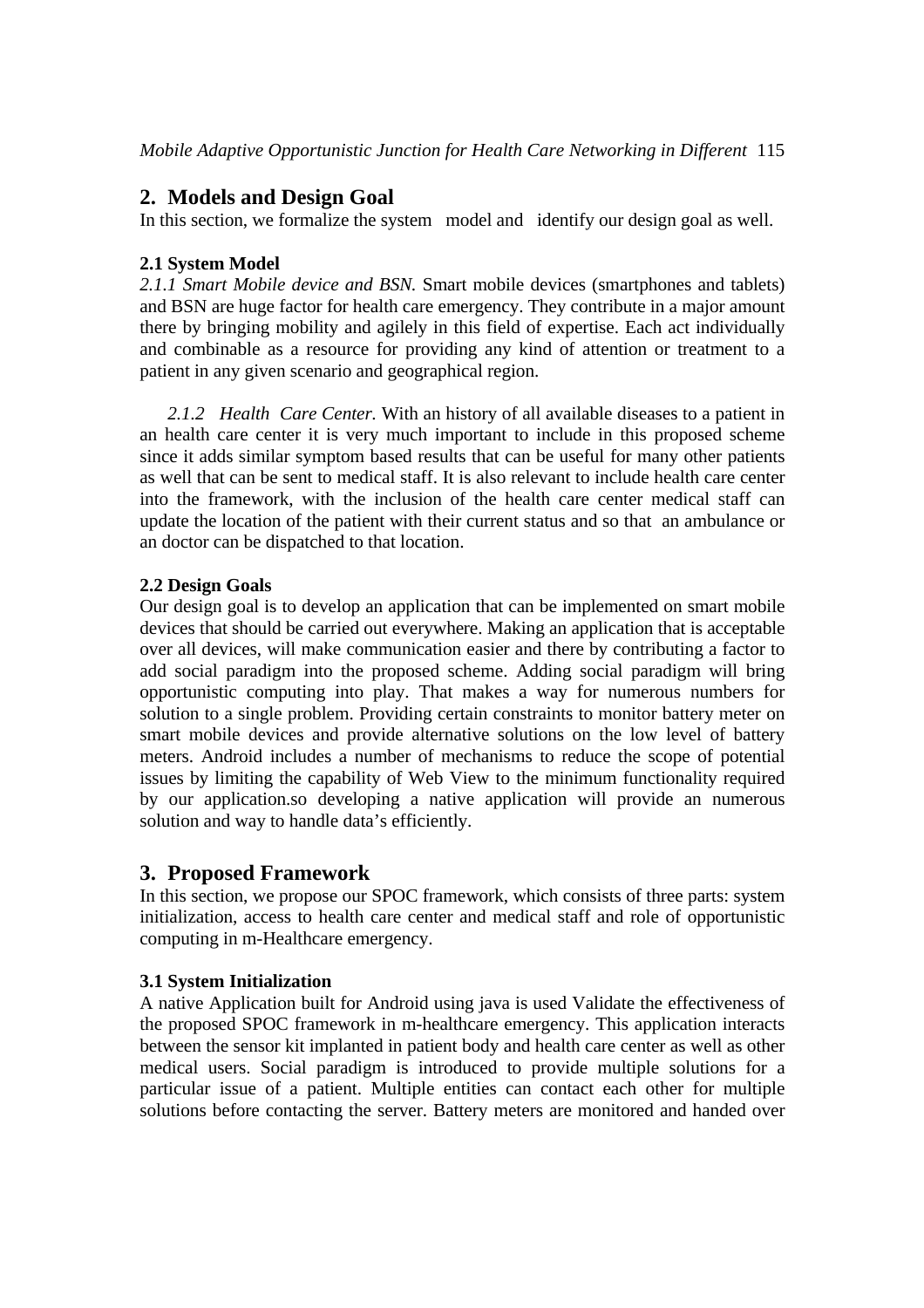to nearby entity in case of emergency since smart mobile device energy could be insufficient when an emergency takes place. Representation of the system of the proposed framework is shown in the Fig. 1. Relatively medical applications are more sensitive and it has to be handled appropriately with every field name and value so that there won't be any misassumption of data's since any bad data can ruin someone's life. This dedicated application for this scheme provides a reliable and transparent data transfer between medical staffs and health care center which are easy to understand and trustworthy. In addition to providing data isolation, supporting full-file system encryption, and providing secure communications channels, Android provides a wide array of algorithms for protecting data using cryptography.



**Fig. 1**: Proposed framework with social paradigm providing way for opportunistic computing.

#### **3.2 Role of Opportunistic Computing with Access to Health Care Center and Medical Staffs**

Medical staff who carry the smart mobile device and BSN are allowed to interact with health care center and other medical staffs there by saving more time and getting more resources that can be applicable to patient. Saving the time by updating the patient health information to health care center instantaneously thereby reducing the time taken for initial treatment at the hospital since all the necessary records are being acquired by the medical staff and sent to the health care center. Once the patient arrives at the scene he can be taken directly to treatment with the necessary information that is being obtained from the medical staff from the scene.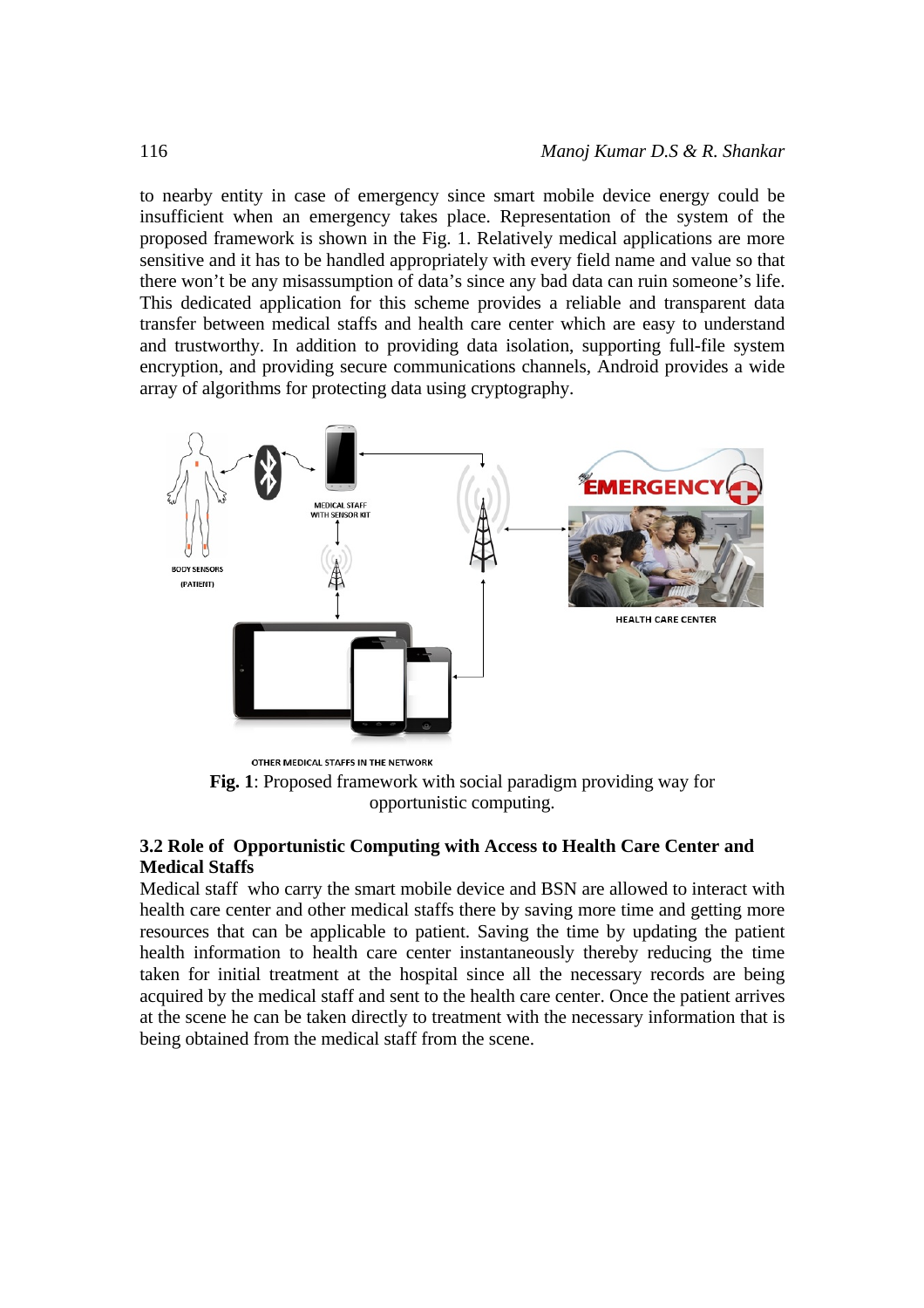## **4. Related Works**

### **4.1 Opportunistic Computing a New Paradigm**

When two devices come into contact, albeit opportunistically, it provides a great opportunity to match services to resources, exchange information, cyber forage, execute tasks remotely, and forward messages. This is mainly a high level talk. Three billion – that is the estimated number of cell phones in the world by the end of 2010. That number excludes other types of access technologies and deployed sensors. The average performance of a cell phone processor is 100 MIPS and communication is at 200 kbps. However one calculates it, three billion cell phones pack in an enormous amount of computing power, memory space, and energy that can be shared in a collaborative way; in a manner that is representative of distributed computing, albeit in a different paradigm. Often referred to as opportunistic computing, this concept actually meshes well with the phenomenon of social networking that has taken the Internet world by storm.

### **4.2 Android Security Overview**

Android has security features built into the operating system that significantly reduce the frequency and impact of application security issues. The system is designed so you can typically build your apps with default system and file permissions and avoid difficult decisions about security. Some of the core security features that help you build secure apps include:

- The Android Application Sandbox, which isolates your app data and code execution from other apps.
- An application framework with robust implementations of common security functionality such as cryptography, permissions, and secure IPC.
- An encrypted file system that can be enabled to protect data on lost or stolen devices.
- User-granted permissions to restrict access to system features and user data.
- Application-defined permissions to control application data on a per-app basis.

### **4.3 Using external storage**

Files created on external storage, such as SD Cards, are globally readable and writable. Because external storage can be removed by the user and also modified by any application, you should not store sensitive information using external storage.

## **5. Conclusion**

In this paper, we have proposed a technique for overcoming the hurdle that is being faced in day to day life by every person around this global environment. Saving the precious time as well as the life of dear ones by implementing this ideology. We hope that this paper will inspire lot of people to take over and update with lot of emerging technologies and bring more resources to this health care emergency. In our future work we tend to reduce the size of the sensor kit and make it more portable like a wrist